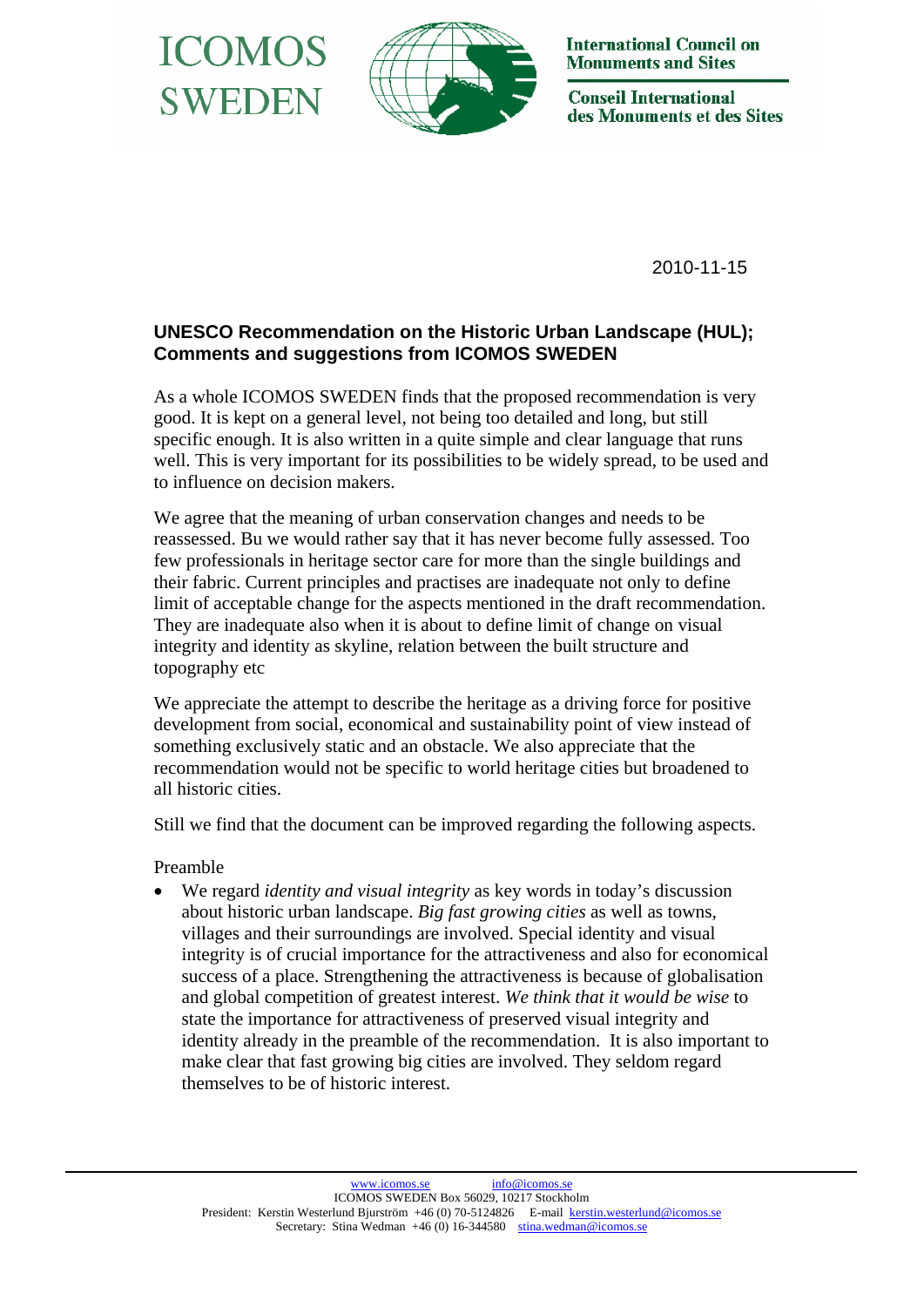- Also the *lack of tools* to counteract the global impact on the identity and visual integrity and on the living heritage of the place *deserve to be mentioned* in the preamble.
- We would prefer to talk about *´the protection of the value of* natural and cultural heritage´ instead of ´the protection of natural and cultural heritage´ when we talk about historic urban landscape. We think that it is important for understanding from people in general. For most people it is still more difficult to understand that urban conservation or conservation of heritage includes something intangible or even the visible appearance of a setting as a whole. To use the term value in connection with urban conservation and protection of historic urban landscapes might help

## Introduction

- *Oversized too high buildings* ought to be mentioned in point 2. Also *loss of flexibility* for today unknown needs and *loss of areas for support and maintenance* of the settlement is a problem especially because of today unknown needs because of climate. What will happen to heritage when new needs arise again?
- We miss the word *topography* as important factor and recognized expression for natural surroundings in point 5. The importance of *identity and visual integrity* ought be mentioned there too.

## Definition

- After ´visual relationship at point 10 we would like to add *´including views, sight-lines, important viewing-points, skylines, pattern of built fabric etc´*
- The '*readability' of the physical environment* is a very important quality to be included in the document. The environment can be the best source of history. Therefore we would also like to add to the same point `It is the possibility to perceive and understand the prerequisites of the location, the historic evolution, the inter-relationships, and so on, and how this has formed what is there today, the identity of the place.

Opportunities and challenges

• Development. We are surprised that what we regard as the main challenge when we talk about pressure from global competition – *the large-scale, oversized interventions and high-rise buildings on the wrong place* – are not pointed out in a more direct and clear way. Also a high-rise building outside the protected zone can totally destroy the skyline, the identity and integrity of an valuable historic city. We think this should be added as a new point `Large scale constructions, over-sized building volymes, high-rise buildings, large traffic complex and other constructions and the visual effect of this has to be avoided`

The visual aspects, such as views, view cones, silhouettes and roof-scapes, etc, need also to be highlighted better under point 18

• The wording about sustainability and what it means in connection with the urban heritage could be strengthened under point 19 Environment. Considering that in a wider view *sustainable development means good housekeeping*: taking care of and developing existing resources in the best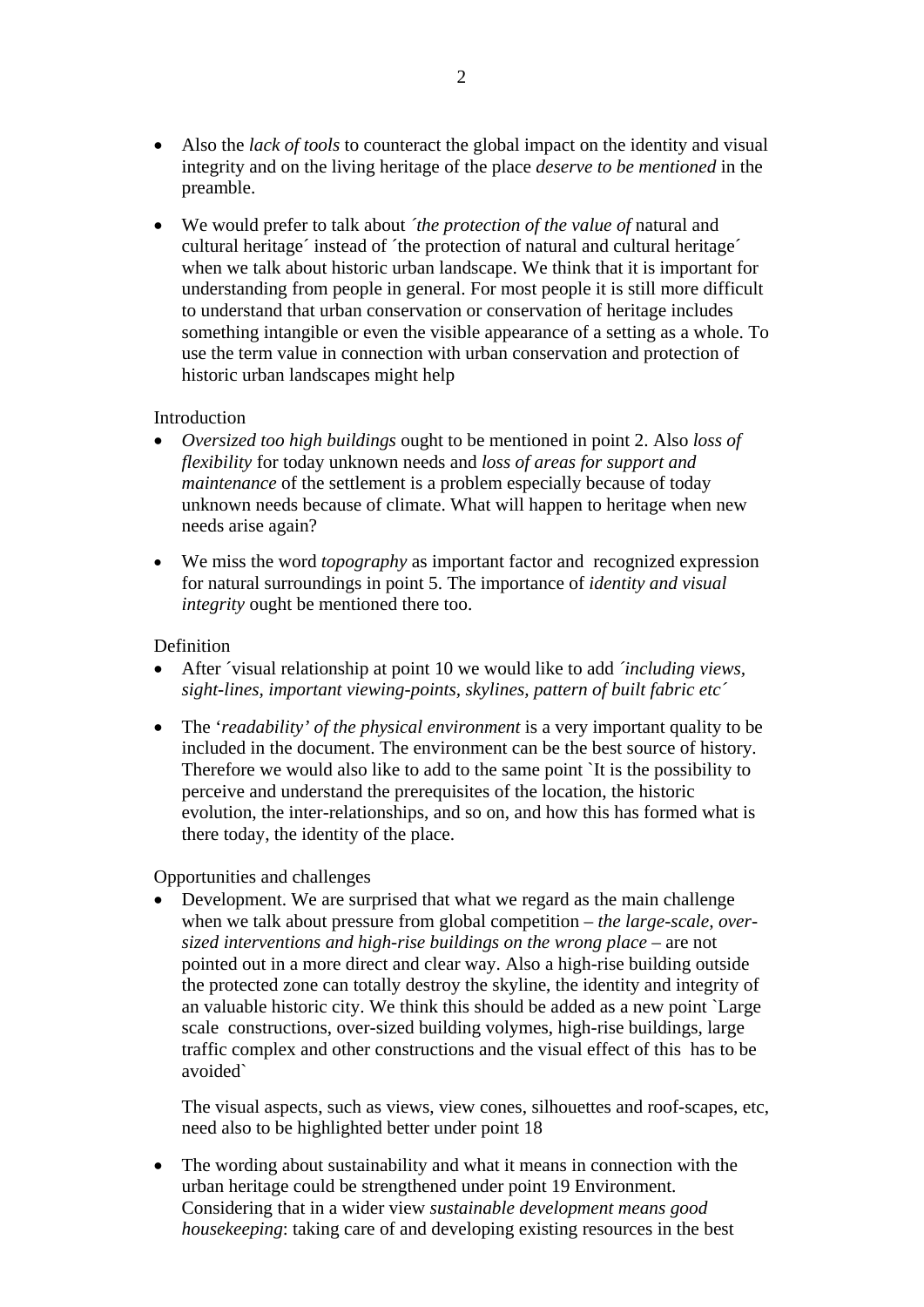way, which makes the heritage, in a broad sense, a starting point for planning and development in a sustainable society; at the heart of this is the question of non-renewable resources;

• As a challenge we also want to mention *the demand for appropriate competence in the heritage sector,* its agencies etc to meet the needs of the new situation. Today too few of its professionals are aware of the special needs of urban conservation.

To integrate urban conservation in a way worth the name into local strategies and planning demands special skills. The goal must be to take part in the planning process of equal merit. The need is huge also to create and use new tools for management of urban values, to define and protect integrity and identity of the urban fabric and the urban landscape, to define the value of a certain relation between topography and built structure, to identify the limits of acceptable change, to communicate the values etc

Fundamentally it is *a question of knowledge and attitude. But it is also a question about resources.* To define the fundamental values of a place You need overview in some cases internationally. Very seldom the conservation officers have that possibility in reality. Also to take part as integrated member in the planning process will take more time than what usually is available. To fullfill the responsibility of an urban conservationist You also have to be engaged in alternatives.to ongoing densification of the historic city center. Just to mention one common issue of today.

Policies

• A strong statement about *the role of the topography* is needed at point 21 or elsewhere in the rcommendation. Fundamental for the historic value of a town or city is that *the topography is fully understandable* and that the coherence between it, the development of the city and its function is possible to understand all over the place. It must be possible to see and experience the connection between the topography, the urban development and the function of the city and how all of it has worked together in the development. It must be possible to understand what the topography has meant to the localisation on the place. If the conjunction between these aspects is lost the historic value is seriously diminished. On the other hand if the two create a synthesis and the one refers to the existence to the other the historic value will become stronger.

Fundamental is also that overall changes in urban development and also specific changes in individual buildings are *integrated with the existing fabric* in such a way that the relation between topography and the built structure will become still more visible. Without such a principle of integration, urban and and architectural developments run to risk of leading separately.

• To preserve flexibility is also important. What we know about future demands is that we don´t know. Therefore flexibility for future unknown needs is very important and especially in the historic city centres. It must be very unwise to use all remaining areas for maintenance and support of the place for new development. What will be the next step if the direction of the development will change? We in heritage sector have the responsibility to see a little further. Therefore also *saved flexibility has to be stated in the document* as